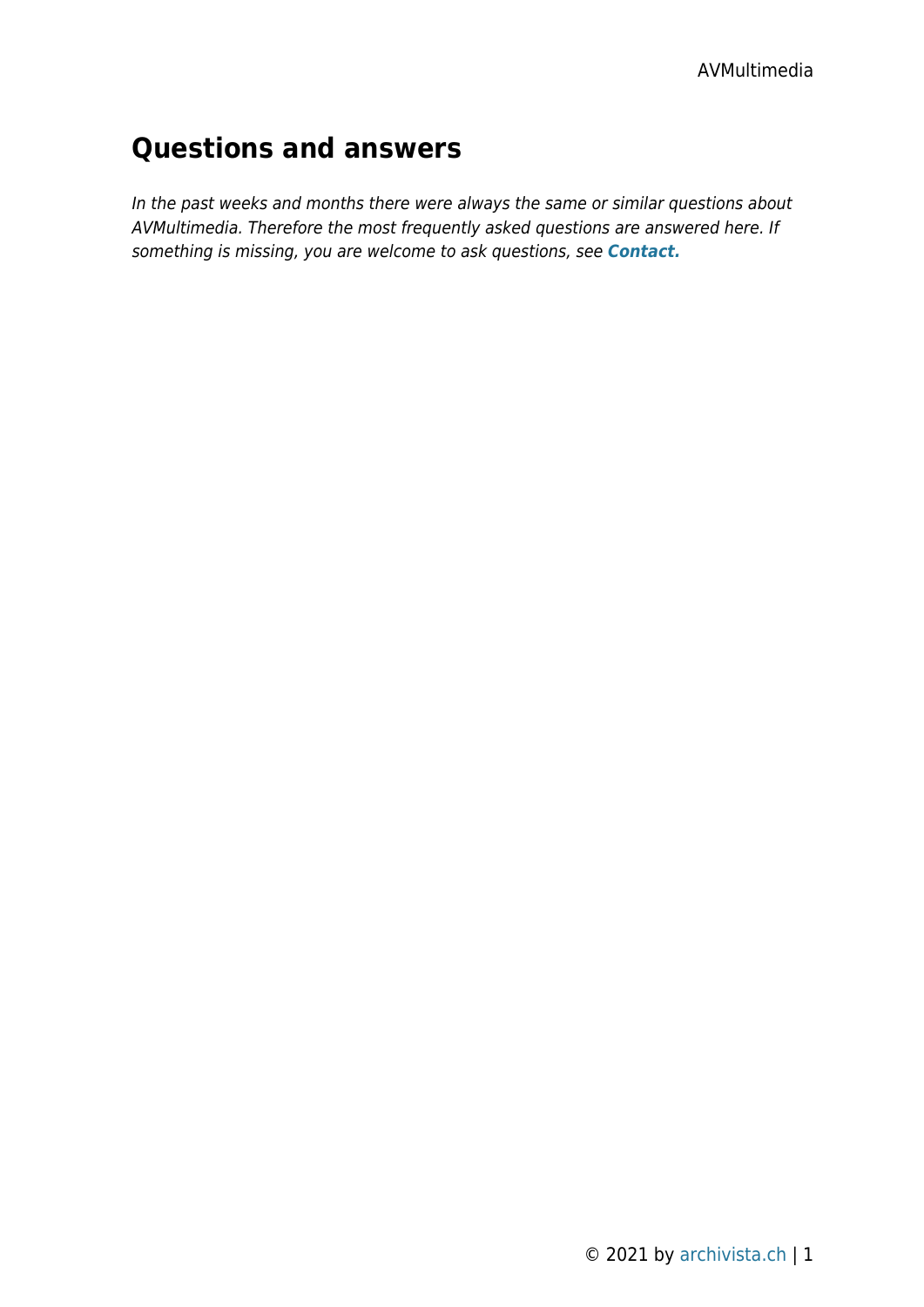

## **General information**

## **Why did AVMultimedia come into being?**

AVMultimedia was created because I wanted a simple desktop for my family. The main thing was that I didn't want to buy Windows/Mac, and yet the computer was supposed to be able to process and play multimedia content; unfortunately, I found "deficits" in Linux desktops and especially in "my" ArchivistaBox, which we have been producing for our customers for 15 years as a document management system and virtualization solution.

## **Why no other Linux distribution?**

That may seem a bit arrogant now, but I couldn't find a solution that convinced me. I admit, the wish list was/is not quite small. By the way, I thought it was time to modernize the ArchivistaBox.

## **What is AVMultimedia based on?**

Sorry that we are now longer. Originally (until 2010) we had the distribution T2 (see t2 project.org), which works with sources. Unfortunately, the manual work of creating all packages cleanly was very high. So we switched to Debian. However, we wrote our own installer and built the kernel ourselves. It is important to know that as a small company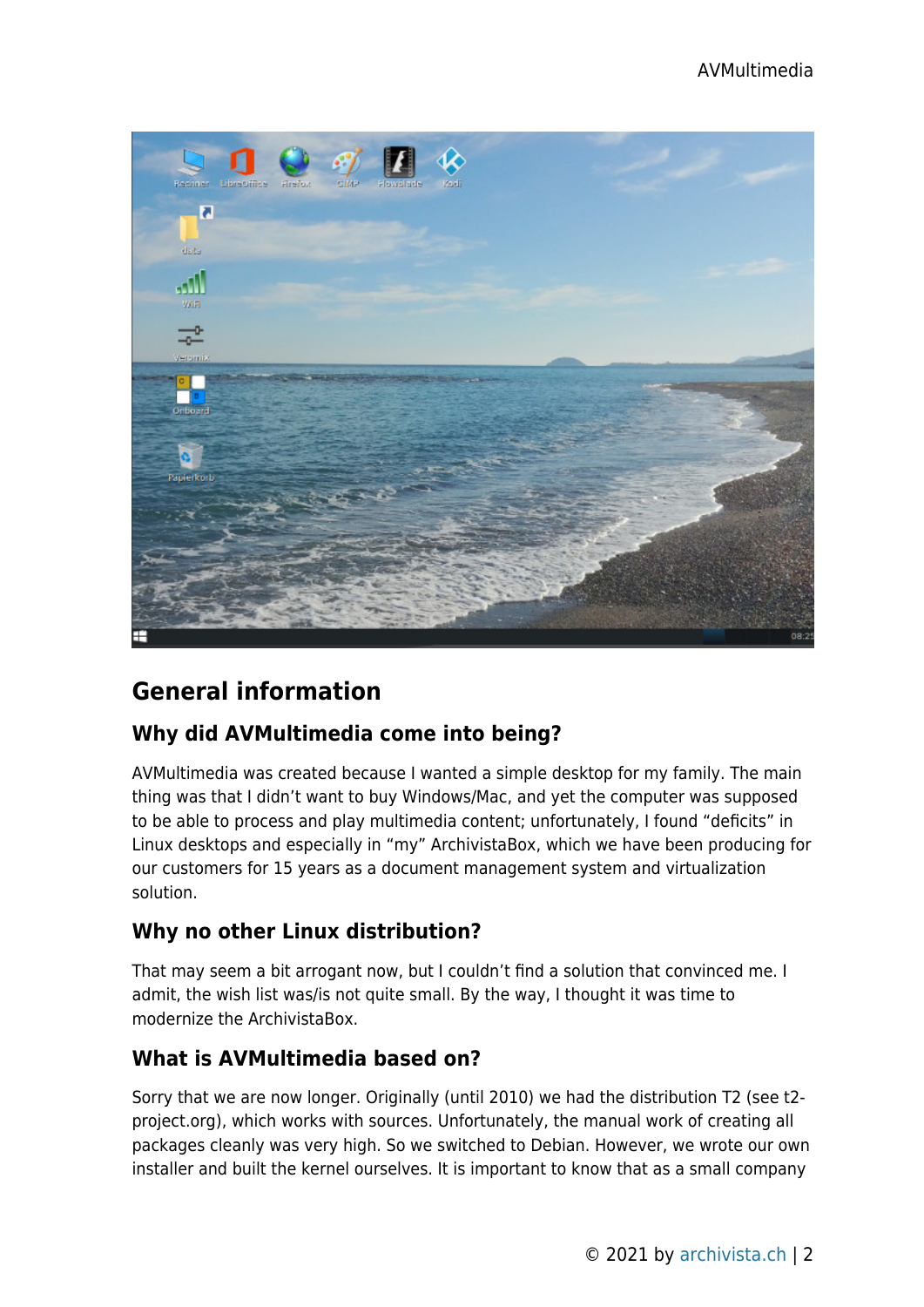we have to provide systems for a higher three-digit number of customers. Without fully automated delivery of the ArchivistaBoxes (especially updates) we could not sell our products at the current prices (smallest box starts at approx. 200 USD incl. hardware).

At some point in 2017, an important customer switched all printers from Lexmark to HP at very short notice. Unfortunately I could not solve it with Debian Jessie. I had one weekend time. With Devuan I was able to solve the problem. When I compiled the wish list for AVMultimedia, it quickly became clear that printing should be possible. Even though I don't use HP printers myself, this brand is very common and the Linux drivers are available. And because we had Devuan in use for a year, it was obvious to me to use Devuan for AVMultimedia.

It should be added that the dependencies of AVMultimedia to the "basic distribution" are relatively small. Importand is simply that the boot process can be adapted "easily" so that booting the system into the main memory is easy and stable in the long run.

## **Why Devuan Beowulf?**

The migration to Devuan Bewulf took place because Devuan ASCII, even with the latest kernel, did not succeed in using the AMD Vega graphics cards to play 4K videos. We've upgraded many systems to AMD Ryzen 2400G over the past two years, and I use this CPU on my desktop as well. It was just obvious somehow.

## **Who is the developer behind AVMultimedia and how can I reach him?**

My name is Urs Pfister and I live in Switzerland near Zurich. I am well over 50, married and father of two girls. Hobbies: Cycling (last trip to the North Cape), hiking, photography and filming. Professionally I am managing director of the company Archivista GmbH. On the homepage archivista.ch you will find all **[contact](https://archivista.ch/cms/en/about-us/contact/)** details to reach me.

#### **What is the difference between AVMultimedia, the ArchivistaBox and the community versions?**

AVMultimedia is 100% Open Source and offers a multimedia Linux desktop for work and leisure.

ArchivistaBoxes are distributed as commercial solutions in the field of document management (DMS) and virtualization. The community versions include "mini" versions of the commercial ArchivistaBox products. Since November 2019, the ArchivistaBox systems have been running on the basis of AVMultimedia.

## **Do I have to delete my existing operating system to work with AVMultimedia?**

No, if you are working with a USB stick/DVD. Since AVMultimedia works completely in the main memory, the existing installation will not even be changed. If you also don't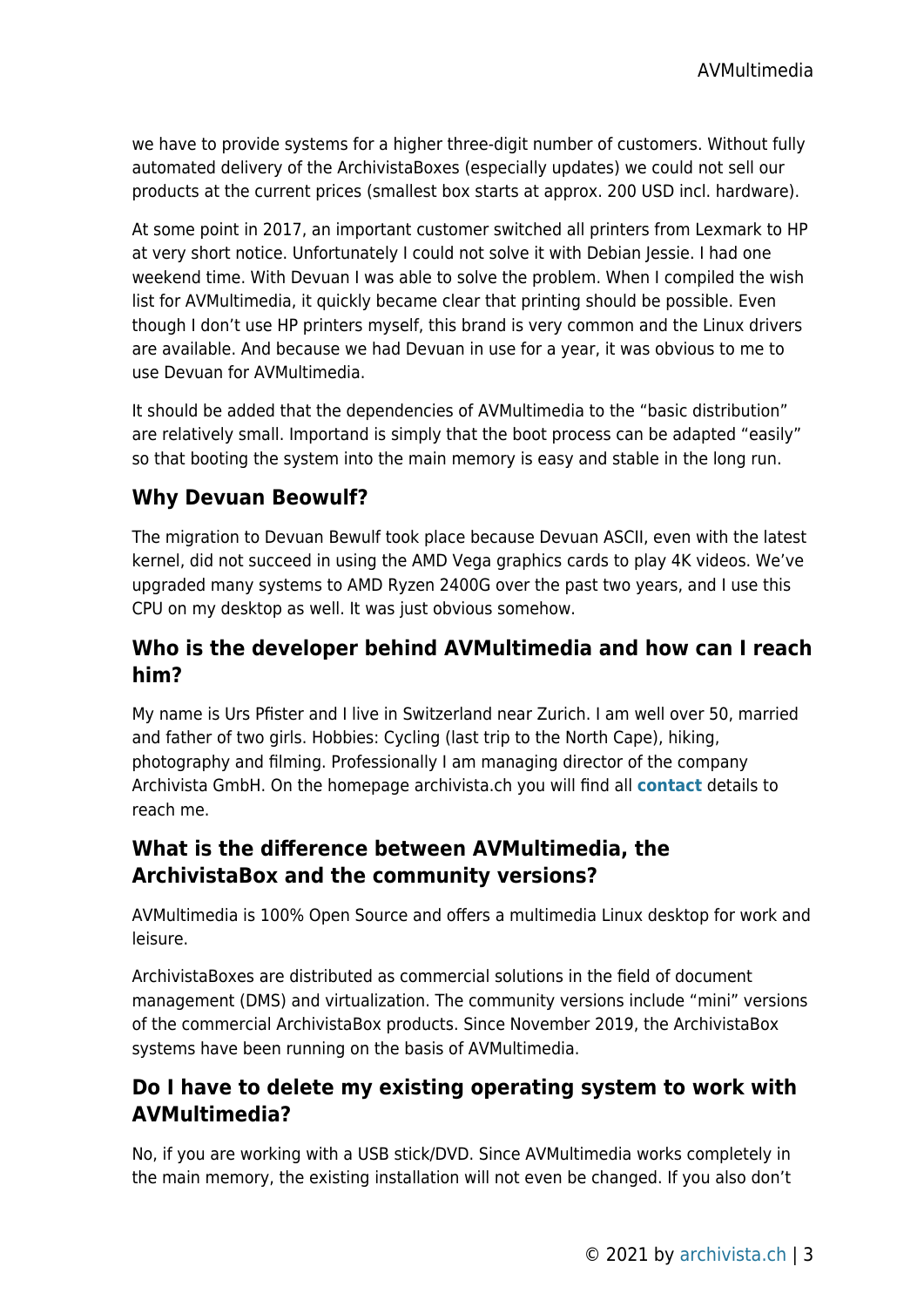want data to be backed up to the local hard disk, select the option "Without hard disk" in the first boot menu. Otherwise, the largest partition of the first hard disk is automatically included for saving the data. In order to be able to use AVMultimedia parallel to another operating system, the primary system must be shut down cleanly (deactivating the Hybernate mode under Windows).

# **Installation and updates**

## **Where can I find the ISO files?**

#### **<https://sourceforge.net/projects/archivista/files/>**

#### **<https://osdn.net/projects/avmultimedia/releases/>**

The last (recommended) release is always named **avmultimedia.iso** (other names are older versions). The file avmultimedia old.iso can be used if the former is not running; the corresponding release is older.

## **How do I install an update?**

Save the ISO file in the default folder (/home/archvista/data). Then click on the button in the lower right corner to switch it off. There select the second item "Update".

The update can also be initiated on the console:

/insthd/insthd.pl /path/avmultimedia.iso 1

## **ISO from AVMultimedia comprises approx. 2 GB. Can't it be smaller (like before)?**

It's true, AVMultimedia has grown strongly over the last few months. Instead of 1.2 to 1.4 GB, AVMultimedia today comprises around 2 GB. This is due to the Gimp, Sozi, Kdenlive and Scratch3 applications. In summary, these packages alone require far more than 0.6 GB. Those who can do without these programs or want to upgrade them manually can also get the smaller ISO file **avmultimini.iso** or the older version of AVMultimedia avmultimini old.iso. The file avmultimini.iso is about 1.4 GB.

## **How do I create a USB stick?**

**[Etcher.io](http://etcher.io)** or **dd if=/path/avmultimedia of=/dev/sdx bs=64M**, replacing the x in sdx with the correct letter of the stick.

Note: Please use an usb stick with at least 4 GB.

#### **How can I set the keyboard?**

At the bottom right of the panel you will find a grey keyboard icon. Click on it and select the desired keyboard. In order for the selected keyboard to be set automatically after the next restart, you must save these settings. To do this, click on the power off icon (at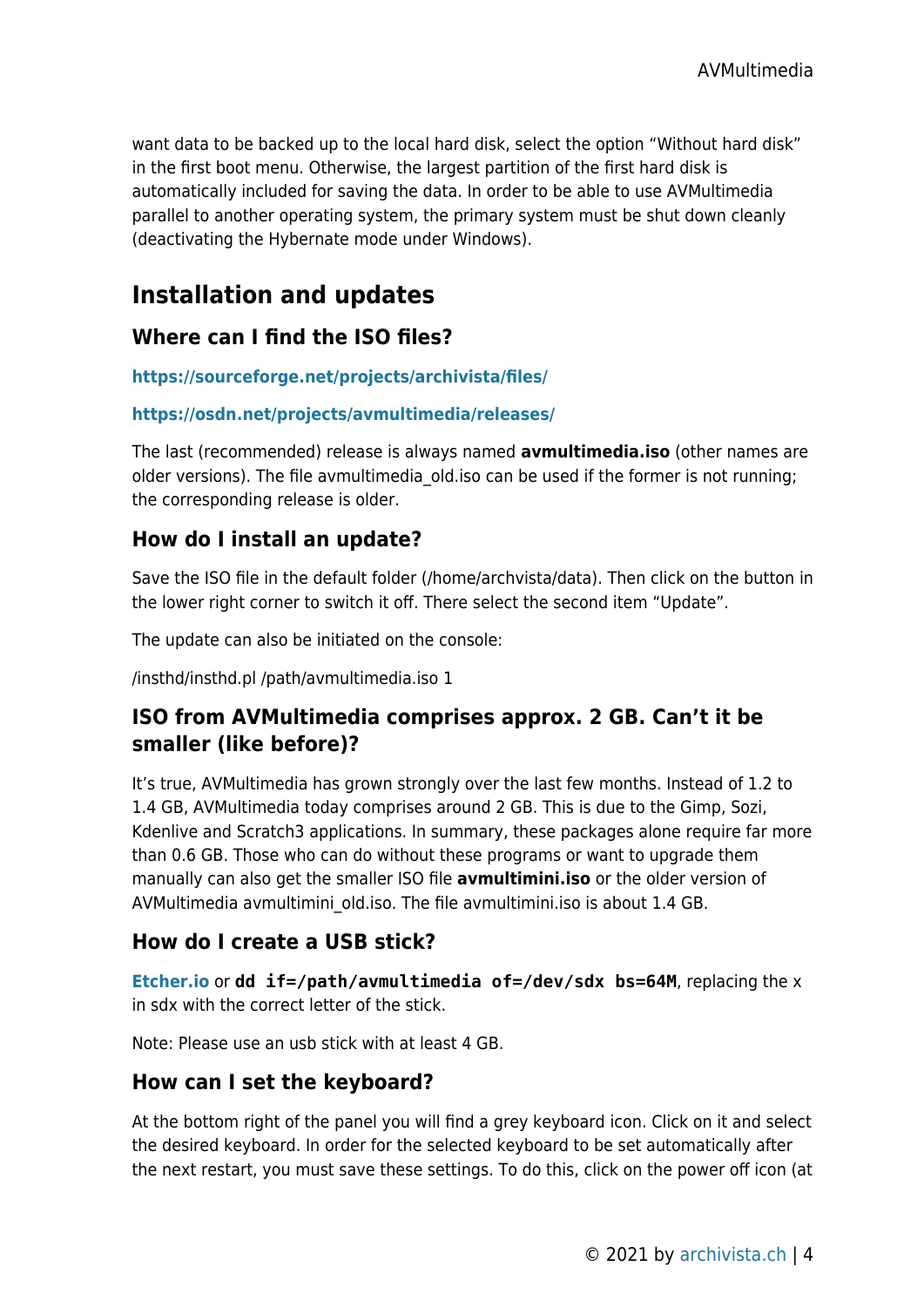the bottom right, near clock). There you will find the item 'Save Parameters. Confirm the entry with the root password. This will set the keyboard correctly each time you restart.

*Note:* If you do not see a keyboard symbol, you probably have a version that is too old. But the keyboard can be changed simply via the menu Systen and there via the control center under Keyboard as well as there under "Assignments". After adding further keyboards the desktop must be saved under menu System, then AVMultimedia and Parameters and there "Save Desktop". This also applies to all other keyboards.

## **What can I do if it does not boot?**

1. If possible, use UEFI to boot, if not, usb is too possible

2. If the first option (with harddisk) does not work, use the one without harddisk

3. If it does not work without harddisk, go to 'e' on the menu item, then you can edit the boot options

4. If it does not boot, here is some information about booting:

#### **linux /vmlinuz quiet loglevel=0 splash ram auto acpi\_osi= silent lang.en**

**quiet loglevel.0 splash** => if you remove them you get more log information in first stage boot

**ram** => always needed

**auto** => always needed, currently there is no manual setup

**acpi osi=** => only needed on some computers (i.e. on Acer 5 Swift, without this flag, the trackball does not work). Sometimes you can use acpi\_osi=windows, but sometimes you cannot use it (therefore it is ot part of the default menu item)

**silent** => if removed there is a text based installer

**memonly** => this flag loads AVMultimedia exclusively in memory (RAM).

**fbdev** => this flag loads a driver that works with almost any graphics card. The disadvantage of the solution is that video playback is quite poor.

The most important point to figure out is stop.xx (stop.10). With this flag you can stop the installler at a certain point (you wIll get a shell).

And one final note to the installer: It is Perl based, you find it in the initrd.img file under /install1.pl

Normally you don't need anything of it, but in case you get troubles this is the procedure to find out what is wrong.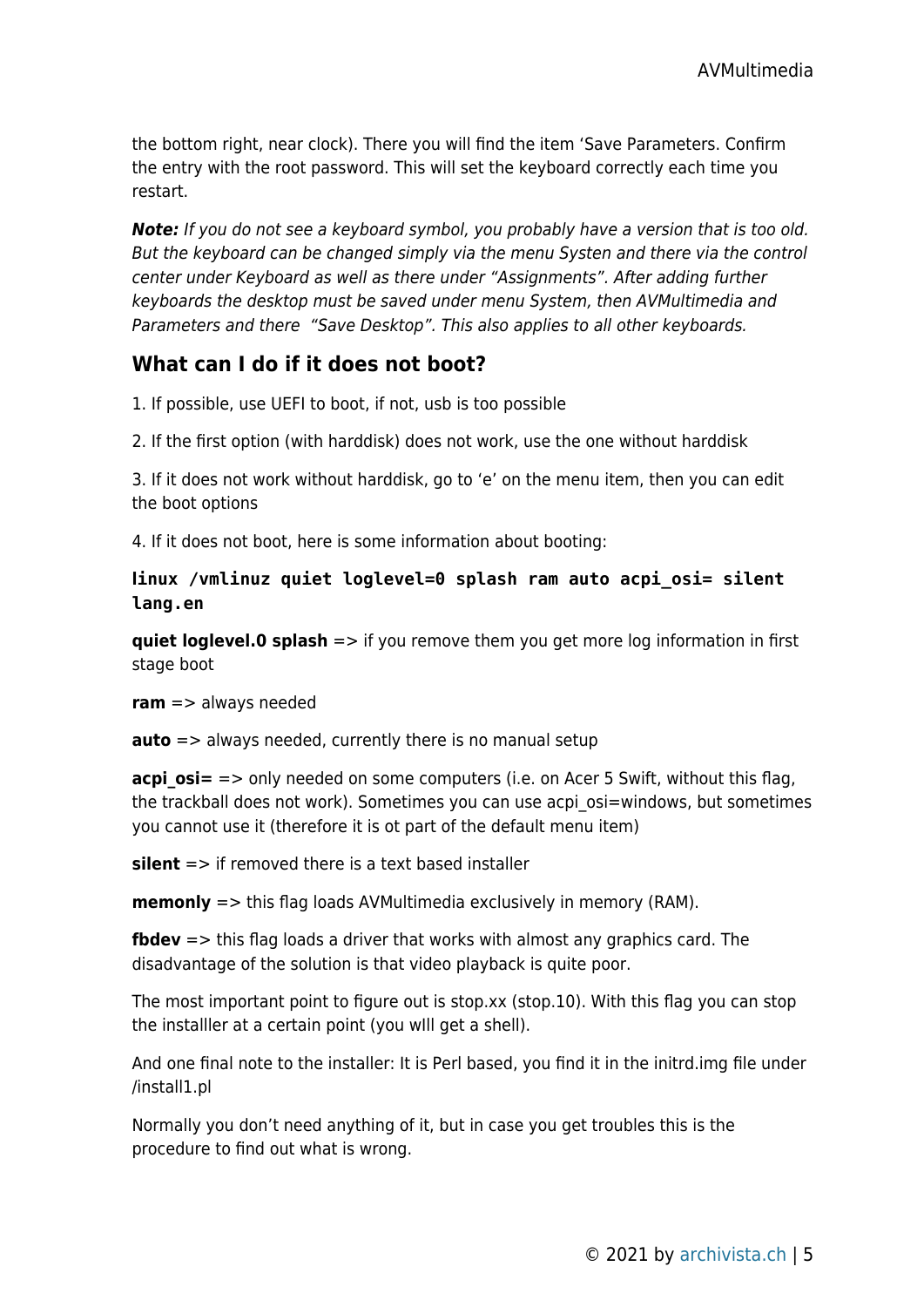## **At startup the system seems to hang. What can I do?**

On some (especially older) computers it may be necessary to activate the default driver 'fbdev'. fbdev' has to be specified as boot option at startup. Every graphics card should start with 'fbdev', even if the driver does not contain high speed.

### **Can I customize the graphical server (xorg.conf)?**

Yes, that is possible. After starting with an editor, edit the file '/etc/X11/xorg.conf'. Please make sure that the options work correctly (killall Xorg and then startx). Then the file has to be "saved" for the next restart. To do this, go to the menu 'System' and select the submenu 'AVMultimedia' and then 'Parameters'. Then save the option 'Save Xorg file' with the root password. The next time you restart, the saved xorg.conf file will be used for startup.

#### **Is there a version for virtualized operation for AVMultimedia?**

No special file is required for virtualized operation. The ISO file is completely sufficient. Simply note that the instance is assigned 4 GB RAM (2 GB is sufficient if necessary); this is the only way AVMultimedia can be started in the main memory.

## **First steps after startup**

## **I have placed files on the desktop and restarted the computer. Where is this data?**

With AVMultimedia, the operating system is in the main memory. Only the folder "data" is included (if a hard disk is available). **Data that is not saved to the data folder will not be anymore available after a restart.** Of course, it would be better if a warning message would appear when switching off, but there is currently no capacity for it. However, such a feature would be a welcome contribution from the community.

#### **Is there a user administration?**

No, this is not intended. I have experienced in my family that everyone wants to have their computer anyway or at least want to work with it when their parents are sitting at the device.

#### **Which user is used?**

The default user is archivista. The password is archivista (lower case).

#### **Is there root?**

Counter-question, would it even work without root? The root mode can be accessed via the terminal with "su". The default password is archivista (the same as for the user).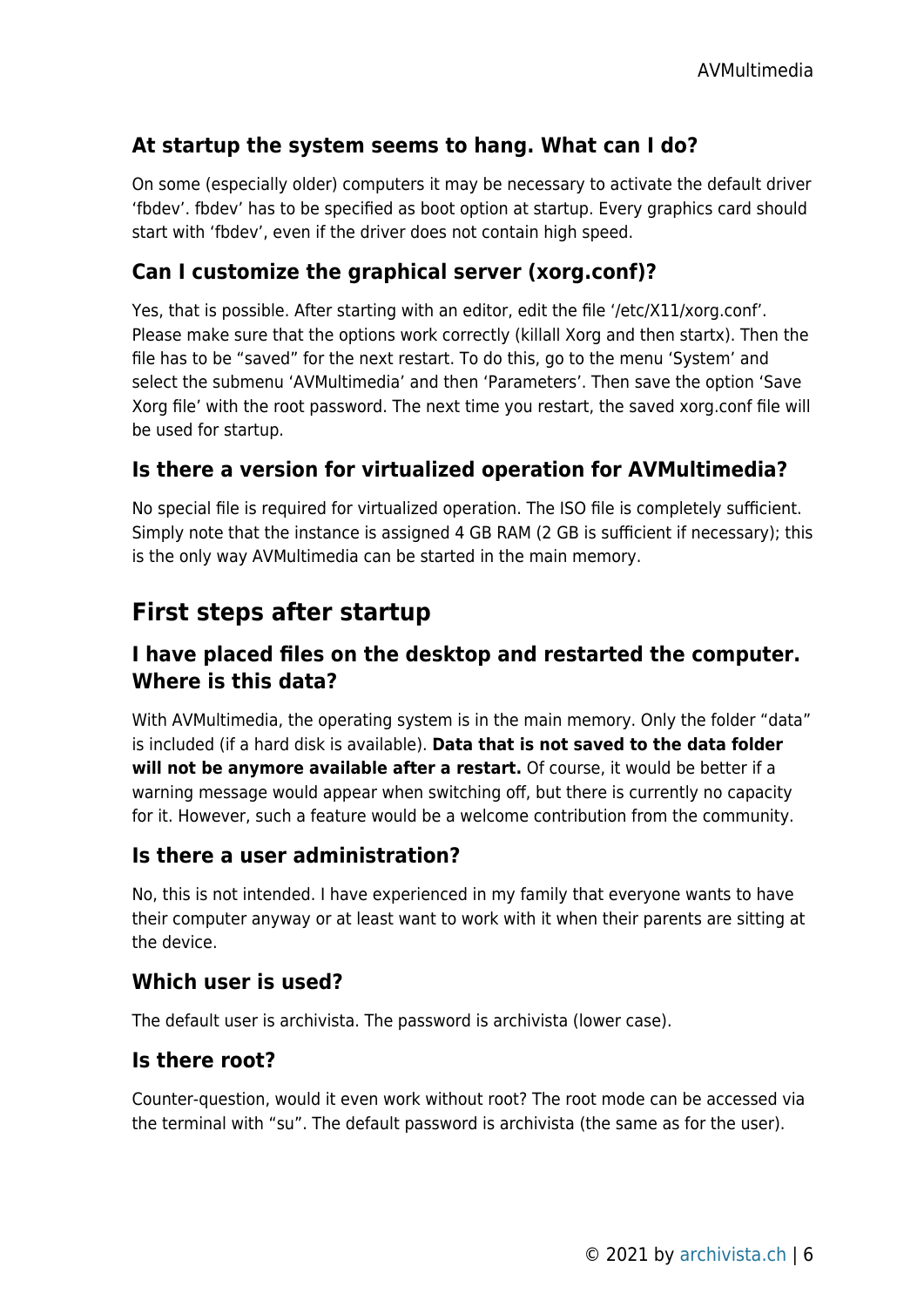## **Can I change the passwords?**

Yes, if AVMultimedia is installed on the hard disk. It should be noted, however, that the appropriate tool is used via the System menu and AVMultimedia to set the passwords. AVMultimedia stores the passwords in the boot part as a hash. This hash is then copied into the password file during boot-up. If the passwords are set in the terminal (e.g. with passwd), they can be set for a running session, but after the next restart these changes are not retained.

## **Can I force a login?**

Yes, there is an option for this in the settings (see System and AVMultimedia menu or the Settings tool there).

## **Where are the printers I have defined?**

Sorry, after a restart they will only remain if you have previously saved them in the System and AVMultimedia menu using the Settings tool.

## **Can I customize the desktop?**

Yes, to a limited extent (e.g. keyboard, font size, background etc.). After the changes, simply go to the System menu under AVMultimedia, open the Settings tool and select the appropriate option.

## **Can I use DHCP?**

Yes, if a network cable is plugged in and there is a DHCP server, the IP address is automatically assigned.

## **Can I store WLAN keys?**

Yes, via the menu System and there AVMultimedia and the network tool.

## **Can I use a smartphone to surf?**

Yes, if it is Android/Lineage. In the System menu, select the network tool and then the USB option. Thetering must be activated on the smartphone.

## **Why do I have no connection to the internet after a restart?**

There are the following ways to connect to the Internet with AVMultimedia.

1. plug in the network cable BEFORE starting, a connection will be established if DHCP (assigning a connection) is available on the other side

2. set up via WiFi tool. This type of network access is not preserved if the computer is turned off.

3. storing the network data via Network Tool. These characteristics are always used.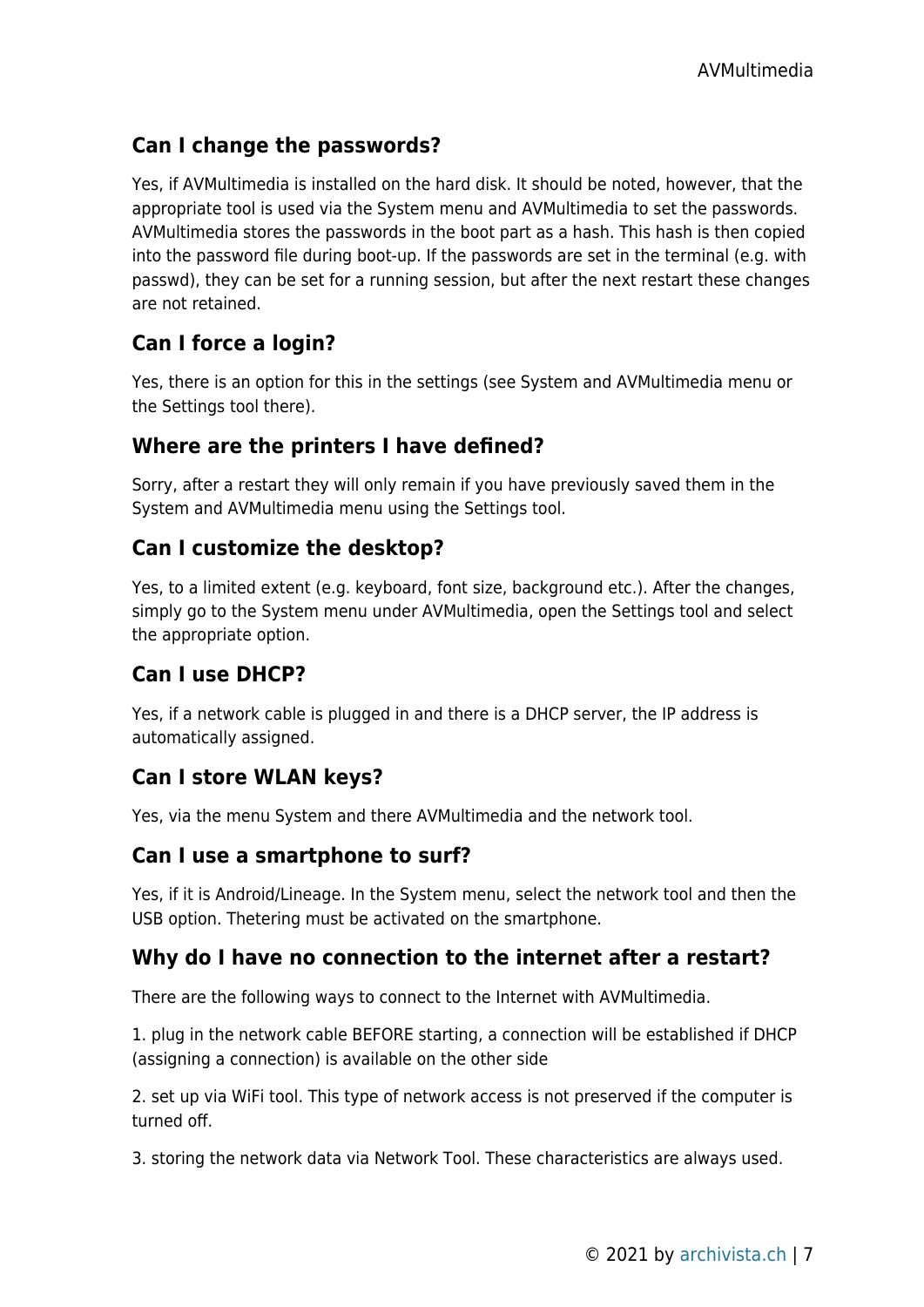Especially with the latter point it should be noted that **after a restart the connection is only available when the message 'All services have been started' appears in the upper right corner.** This is because the desktop is already available for working before the network is configured.

# **Technical**

## **Why does AVMultimedia run in RAM?**

Over the years I had to find out with the customer computers that defects always occurred with the system partitions. This had the advantage that the data was "saved". Nevertheless, we always had to replace the systems. Worse still, I couldn't even find out from the support if it was the hard disk. So around 2010 I experimented with building the whole system in RAM, which to my surprise worked quite well. Gradually we introduced it to all our customers in the years 2012 to 2014. It was only with time that we realized that the systems also ran much faster.

## **Is AVMultimedia a LiveCD?**

No and Yes. In the original form AVMultimedia runs completely in RAM (main memory). To achieve a faster start time, all releases since 20.9.2019 (not valid for the older versions) do not load all data into memory anymore. By default the flag 'superlow' is set. In this mode AVMultimedia is a kind of Hyprid CD with a RAM substructure and a LiveCD superstructure in the form of embedded files. This means that the USB stick or the ISO file must not be removed. To run AVMultimedia completely in RAM, the flag 'superlow' must be removed at startup. Press 'e' in the menu at startup and remove the flag 'superlow'.

## **Can AVMultimedia be installed on the hard disk?**

Yes, if the hard disk is empty (dd if=/dev/zero of=/dev/sdx).

## **Is there an installer to install AVMultimedia?**

No, because there is no separate program for it. Yes, because the job is done automatically if the hard disk is empty when booting from Stick/DVD (see above), then AVMultimedia will be installed on-the-fly.

## **How long does the boot process take?**

From USB stick 20 to 30 seconds, from hard disk 10 to 15 seconds.

## **Can AVMultimedia be installed on eMMC media?**

Yes, as long as the eMMC chip has a minimum size of 20 GB (the same applies to hard disks).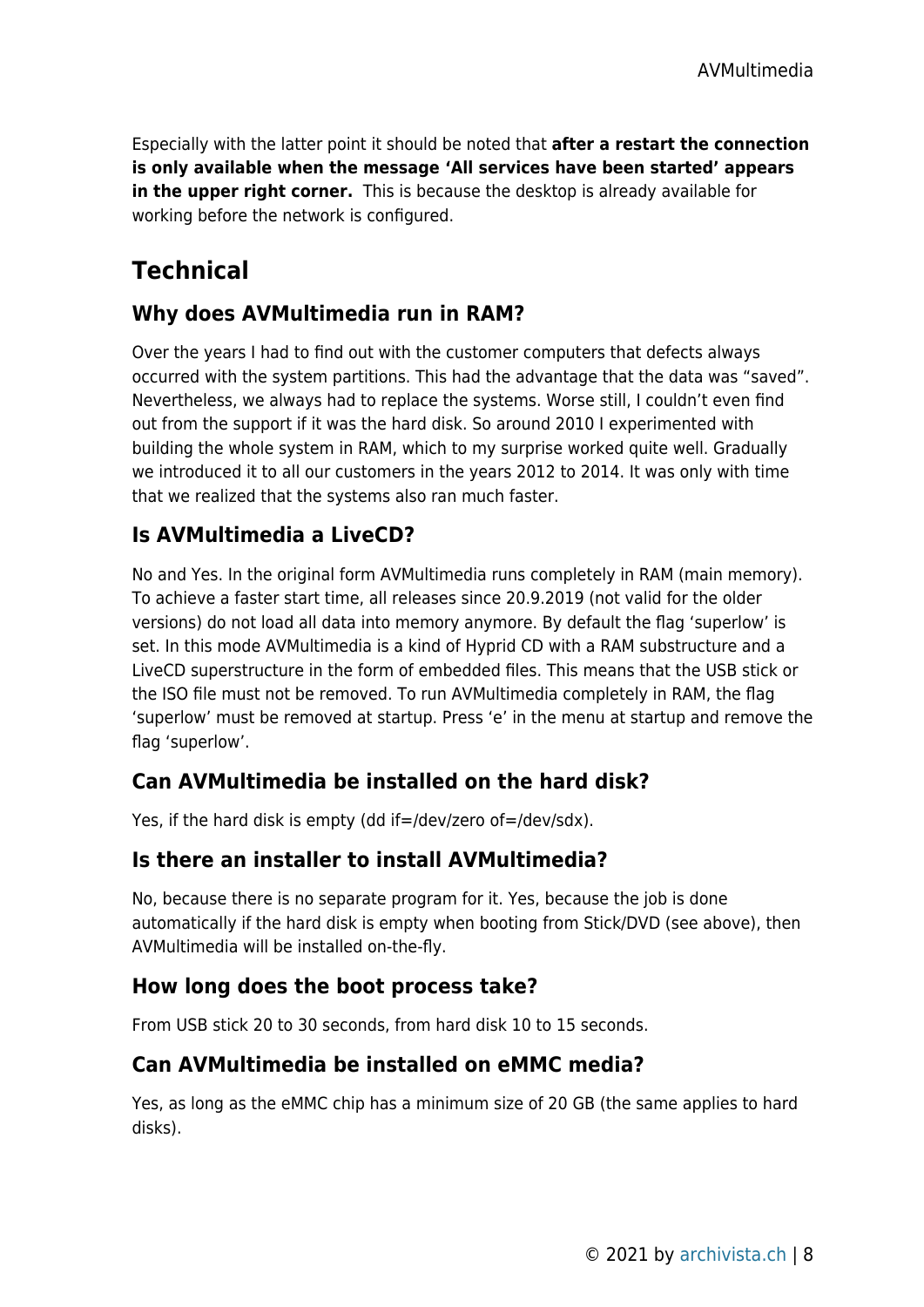## **Can AVMultimedia be installed virtualized?**

Yes, ideally via ISO or CD drive (even better with UEFI).

#### **Does AVMultimedia run on notebooks?**

Yes, and if there are problems, it is usually the sound card. What drivers are available is often integrated. Otherwise a small USB sound adapter can help. From time to time, problems with booting were also noticed (Secure Boot).

#### **Does AVMultimedia run on tablets?**

If the device has an Intel/AMD processor and 2 GB RAM, then there is a good chance that it will run.

#### **Does AVMultimedia run on Intel HDMI sticks?**

For linuxday.at 2019, October 19, 2019, AVMultimedia was ported to Intel's HDMI sticks. The models STK1AW32SC (Intel Atom x5-Z8300, 2GB, 32GB, SSD) and STK2M364CC (Intel Core m3-6Y30, 4GB, 64GB SSD) were extensively tested. These options are particularly suitable if AVMultimedia is to serve as an open source TV station. The HDMI stick can (according to our experience and contrary to other information on the net) be operated easily via USB of the TV set (of course only if USB is also available). To install AVMultimedia on the HDMI stick, delete the internal data carrier.

To do this, start AVMultimedia without a hard disk, then open the terminal, enter 'su' and the password 'archivista'. Then the internal disk can be deleted: 'dd if=/dev/zero of=/dev/mmcblk0 bs=64M count=100. Then start again via USB (the process takes much longer because AVMultimedia is installed in the background on the data carrier). Finally shut down again, remove the USB stick and restart.

Kodi is automatically started on the two sticks above. The script 'desktop2.sh' is automatically created under /home/data/archivista/cust/desktop'.

```
#!/bin/bash
nohup su – archivista -c "export DISPLAY=`cat /tmp/display`;kodi" &
```
In order for KODI to automatically connect to the network, either WLAN must be statically registered via the AV multimedia tools (network there). Alternatively, a cable via USB-to-Ethernet can be used. The WLAN signal of the Intel stick STK1AW32SC is not intoxicating, so please make sure that the WLAN router is near (in the same room). 4K with Kodi works on both sticks without any problems, but it makes sense to increase the font and mouse pointer via the control center or theme.

## **My computer jerks 4K. Why?**

If the graphics card of the computer is not designed for 4K or if the drivers cannot be retrieved in an optimized way, this leads to the corresponding videos jerking. In such cases it is recommended to reduce the resolution to FullHD. This is done via control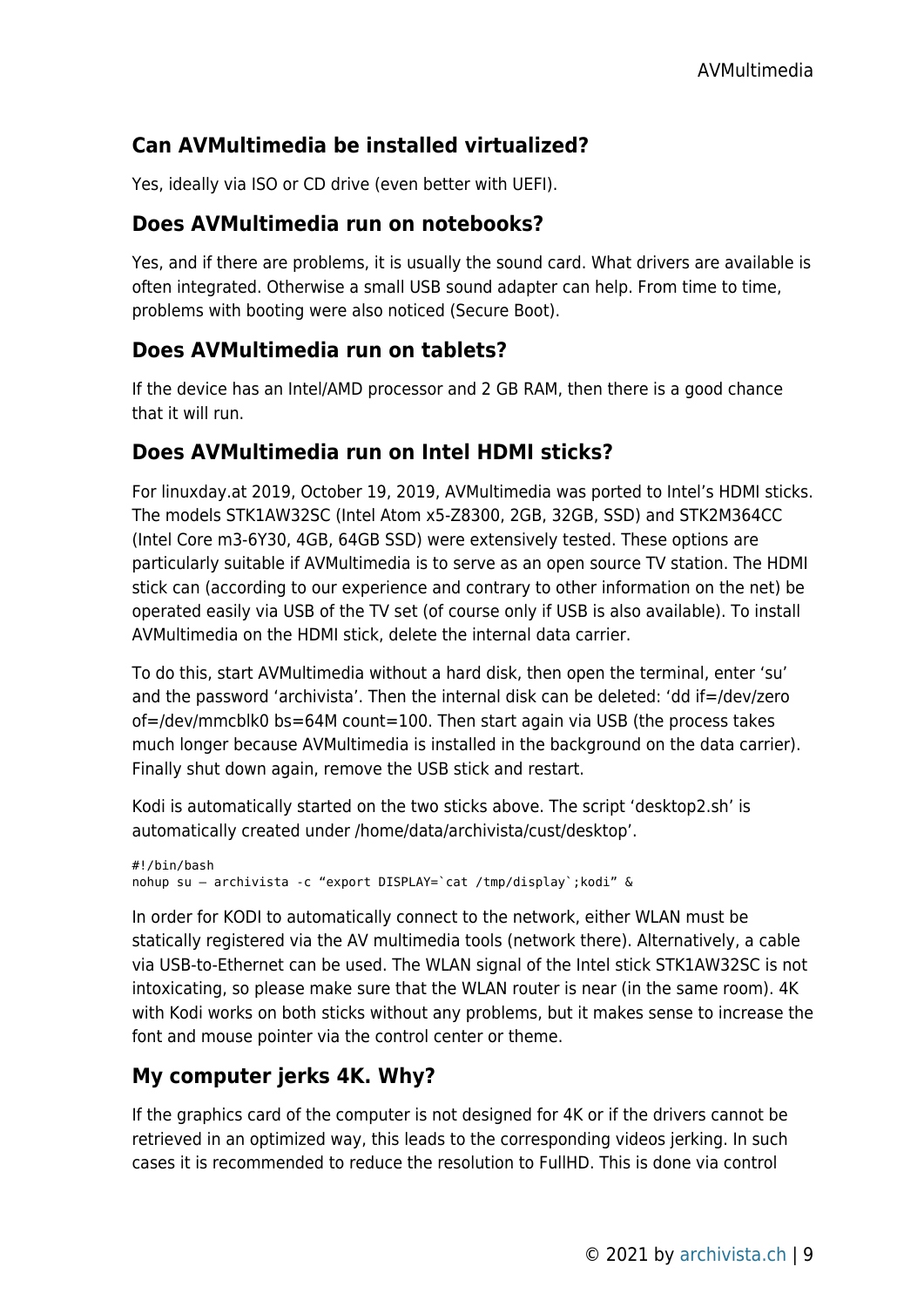panel and screen.

### **There is no sound after a restart. Why?**

Some sound cards set default values that do not necessarily make sense. For example, HDMI may be desired, but the internal card is activated. In this case, select 'matevolume-control' or the corresponding icon on the desktop to make the settings. The central information can be found under 'Devices' and 'Output'.

## **Recently I found Bluetooth icons in the start menu. Is Bluetooth running?**

AVMultimedia was equipped with Bluetooth for linuxday.at 2019, October 19, 2019. In order to pair other devices, it may sometimes be necessary to set your own Bluetooth adapter to the status 'Always visible'. When pairing devices, messages appear on the desktop that need to be confirmed. Currently tested were smartphones (sending files) and keyboards. Currently, the settings are only retained until the next reboot. The corresponding values would have to be set up via /home/data/archivista/cust/desktop or desktop.sh at startup spearat. The future will show whether the settings of Bluetooth devices can be obtained with a tool via restarts.

## **Why is desktop2.sh now available in addition to desktop.sh?**

Bilang, desktop.sh (in folder /home/data/archivista/cust/desktop) does all the things you want to do when booting the system. Since the script desktop.sh is started at the same time as starting the graphical user interface, it was only possible to start programs in the desktop in a very inelegant way (with an artificial pause of x seconds). New is desktop2.sh. This script is only called when the graphical layer is running.

## **Can I work with tablets in portrait format?**

There are two blue arrows at the bottom right of the status bar. There you can switch from Landscape to Portrait.

#### **Do touch screen and pen work?**

Yes, as long as we have the corresponding coordinates of the devices (e.g. ASUS Transformer T101HA).

#### **Does AVMultimedia run with UEFI/Secure Boot?**

UEFI should not be a problem, with Secure Boot there were systems where it worked and with others it was necessary to switch off Secure Boot.

#### **Does AVMultimedia run without UEFI (Legacy Boot)?**

Yes, but in this case you have to work with the USB stick. UEFI is always used for an installation on the hard disk.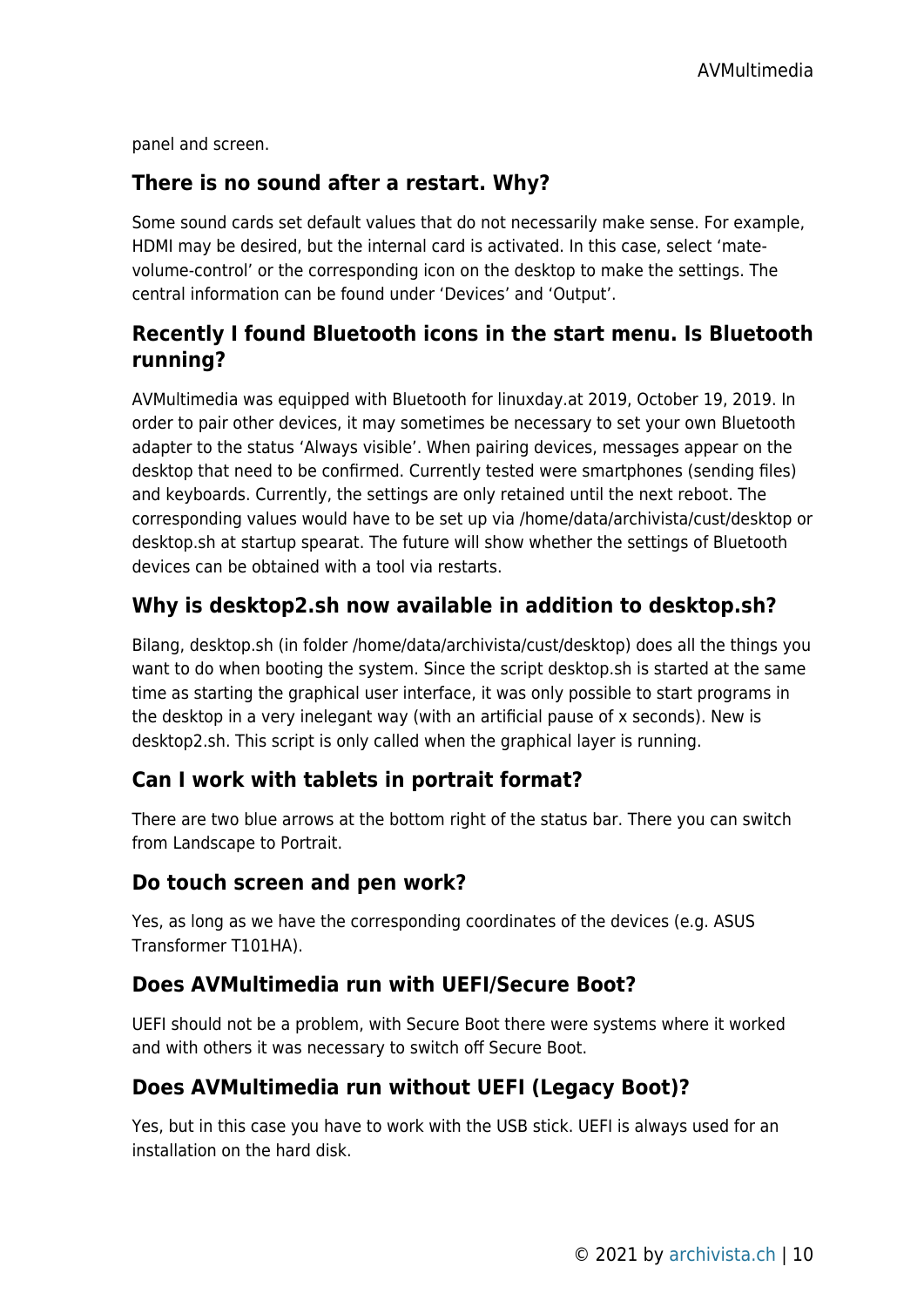## **How much RAM does AVMultimedia need?**

The computer must have at least 2 GB RAM.

## **What happens if AVMultimedia is started with less than 2 GB RAM?**

If less than 1500 MB memory is available, some programs are not loaded: GIMP, Scratch3, Gcompris and Sozi. The lowest limit for use is 1.5 GB, as the graphics card usually also needs RAM. Virtualized should also be 1 GB, but for productive use a minimum of 2 GB is highly recommended.

## **Why can't I start GIMP, Scratch3, Kdenlive, Gcompris and/or Sozi?**

Probably less than 3000 MB of main memory are available or avmultimini.iso is used. In this case the above applications are not integrated. However, the first four can be downloaded manually as AppImage packages.

### **How do I start the different menu items when booting without UEFI?**

Below eight codes are given: dhd dno dhda dhda dnoa ehd eno ehda enoa

The first letter corresponds to the language (d/e}, the following two letters are about whether the hard disk should be used (hd/no) and if an 'a' is listed at the end, this means that acpi  $osi = is set$ .

## **Which technology is used for the file systems in the main memory?**

Tmpfs, squashfs and overlay.

## **Why are there no kernel files (file.ko) in the initrd file?**

All necessary kernel files are located directly in the kernel, the rest is included via squashfs.

## **Does AVMultimedia also run on 32 Bit?**

No, 64 bit is mandatory. However, this does not mean that AVMultimedia still runs on computers (e.g. certain 2in1 devices) on which Windows 32Bit is installed.

## **Is there a version for ARM?**

Hardly at all, the effort to transfer AVMultimedia to this platform is currently too great. Technically, however, it could be realized at any time.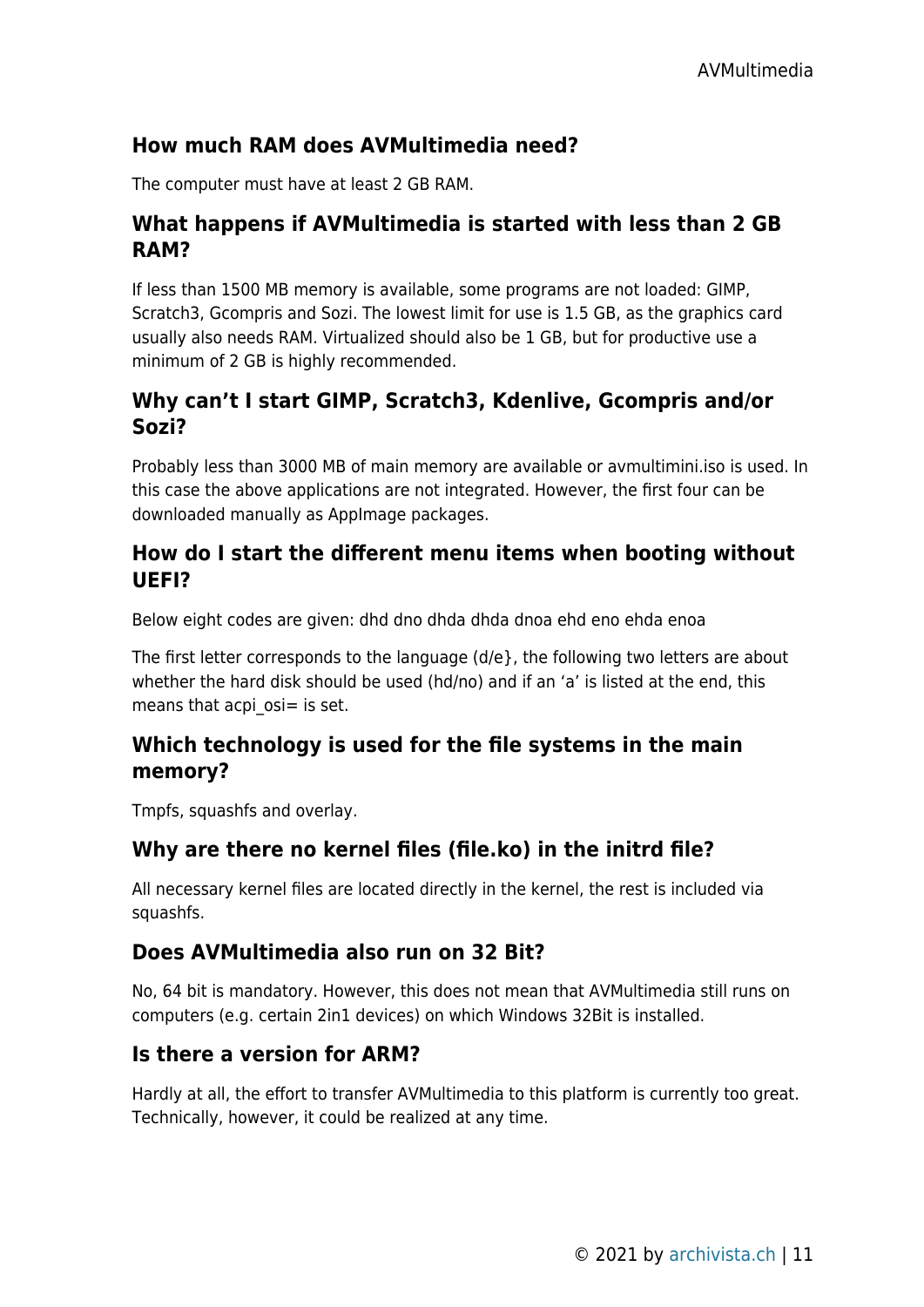## **Support and assistance**

## **Is there a support forum?**

Yes, questions can be asked at **[help.archivista.ch/forum](http://help.archivista.ch/forum)**

#### **Is there commercial support?**

Yes, this can be ordered via shop.archivista.ch. Please note that a desired date is also free.

#### **How is AVMultimedia financed?**

AVMultimedia is financed through the development of the ArchivistaBox.

## **Can I make a donation?**

Gladly, I can also issue a receipt. However, there is currently no label for any tax deductions.

## **Can I contribute a feature?**

Gladly, the first point of contact would be the installer. This can be found at /install1.pl (Perl program). But I have another request at the moment. My English is quite modest. I would only be happy if someone would check the English menus, update texts in English and or create a video (such are currently only available in German at archivista.ch).

## **Are there other languages besides German and English?**

If someone would do the testing and translations, then the languages French, Spanish, Italian and/or other languages would certainly be desirable or feasible.

## **I don't get any page content while surfing, what is the problem?**

Probably the time is not right. This can be adjusted via the System menu and there via AVMultimedia and the Date and Time tool.

## **I would like to have a cool app. How can I achieve this?**

First of all you can add programs via Synaptic. It is important that the programs are saved afterwards, see menu System and there AVMultimedia or the tool Settings.

Besides there is certainly the possibility to report cool programs. If they don't need too much space and can be installed without problems,

## **I clicked something, now the screen is rotated 90 degrees.**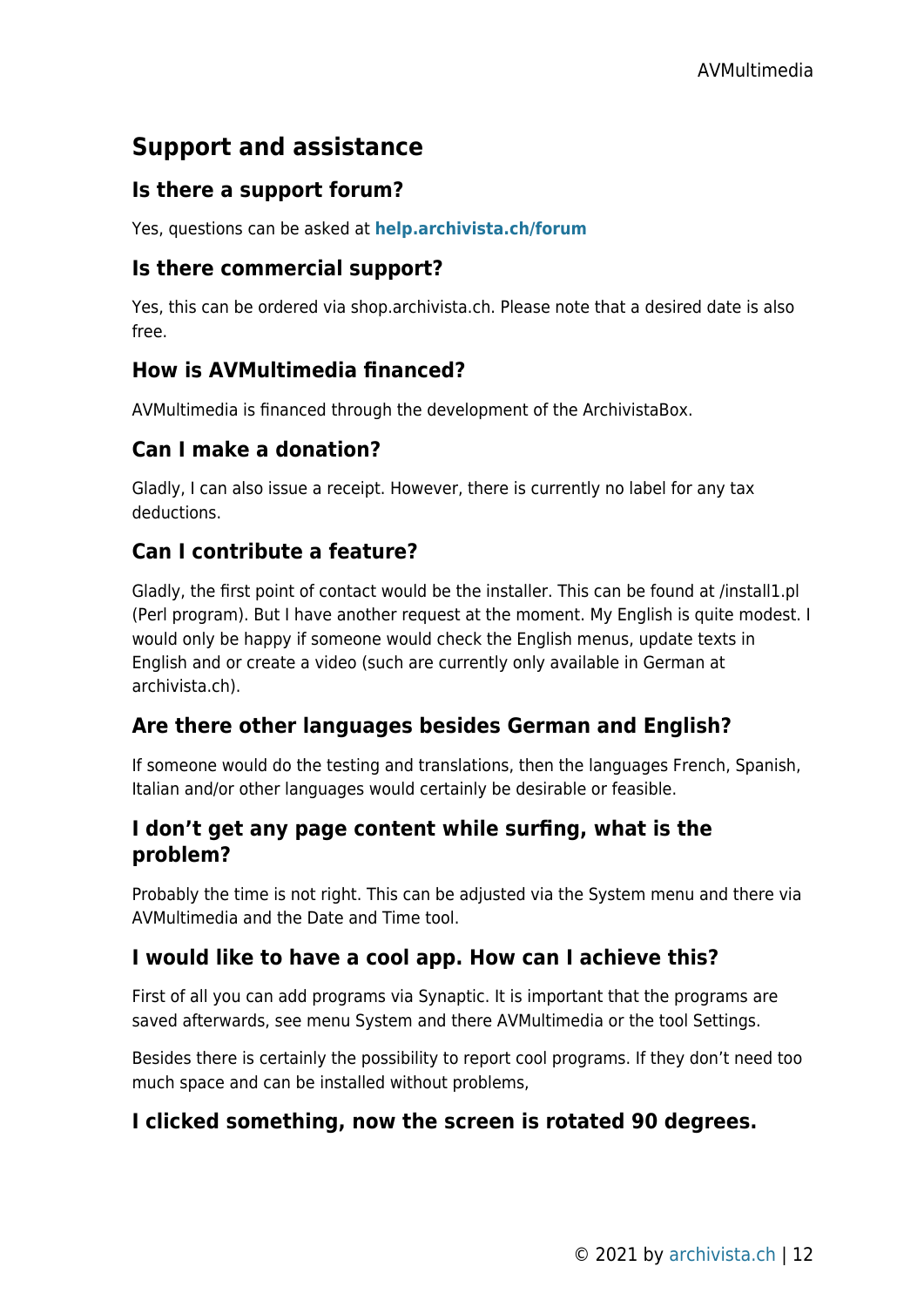## **What to do?**

At the bottom right of the status bar there are two icons to switch the screen from landscape to portrait mode. If one of the two icons has been pressed incorrectly, the rotation can be reversed with the other icon. The purpose of these two icons is to be able to work in both landscape and portrait format with Tablet.

## **I can activate online maps in QMapShack, but route planner, altitude information and offline maps do not work. What should I do?**

For the Western European countries tes provides a directory for qmpshack at osdn.net as well as at sourcforge.net. This data can be downloaded into the folder 'data'. Finally release the file 'install.sh' and start unpacking the files. Then you will find the maps, the elevation model and the route planner in Routino.

## **Can I install additional software?**

Yes, of course. Once all programs can be started in AppImage format. There are packages for more and more programs. In addition, there are some directories where you can search for AppImage programs, the best known being **[appimagehub.com.](http://appimagehub.com)**

In addition, all programs that are available in the Devuan base system can also be integrated. Synaptic (menu system and system administration) is available for this. To permanently "keep" programs installed with Synaptic, they must be saved via the settings (System menu and AVMultimedia). Alternatively, the settings can also be saved during shutdown or restart. When installing programs, please ensure that there is sufficient main memory (RAM) available (keyword RAM mode). With 2 GB main memory only AppImage packages should be started.

## **Can I run AVMultimedia together with Windows or other Linux systems (virtualization)?**

Yes, AQemu and Qemu-kvm can be used for this purpose. These two packages can be installed via Synaptic (menu System and System Administration). Remmina can be used when starting Remmina.

*Note:* VirtualBox is not supported due to the heavily customized kernel. AQemu and Qemu-KVM offer the same functionality as VirtualBox plus/minus.

## **Why do I sometimes only get a black screen?**

With certain CPUs (Intel Atom) or certain screens (older models) it can happen that after the automatic shutdown of the screen only a black screen (with Muaszeiger) appears when reactivating the screen. With 'Ctrl+Alt+F11' or 'Ctrl+Alt+F12' the screen can be reactivated. These function keys are also used to adjust the screen resolution.